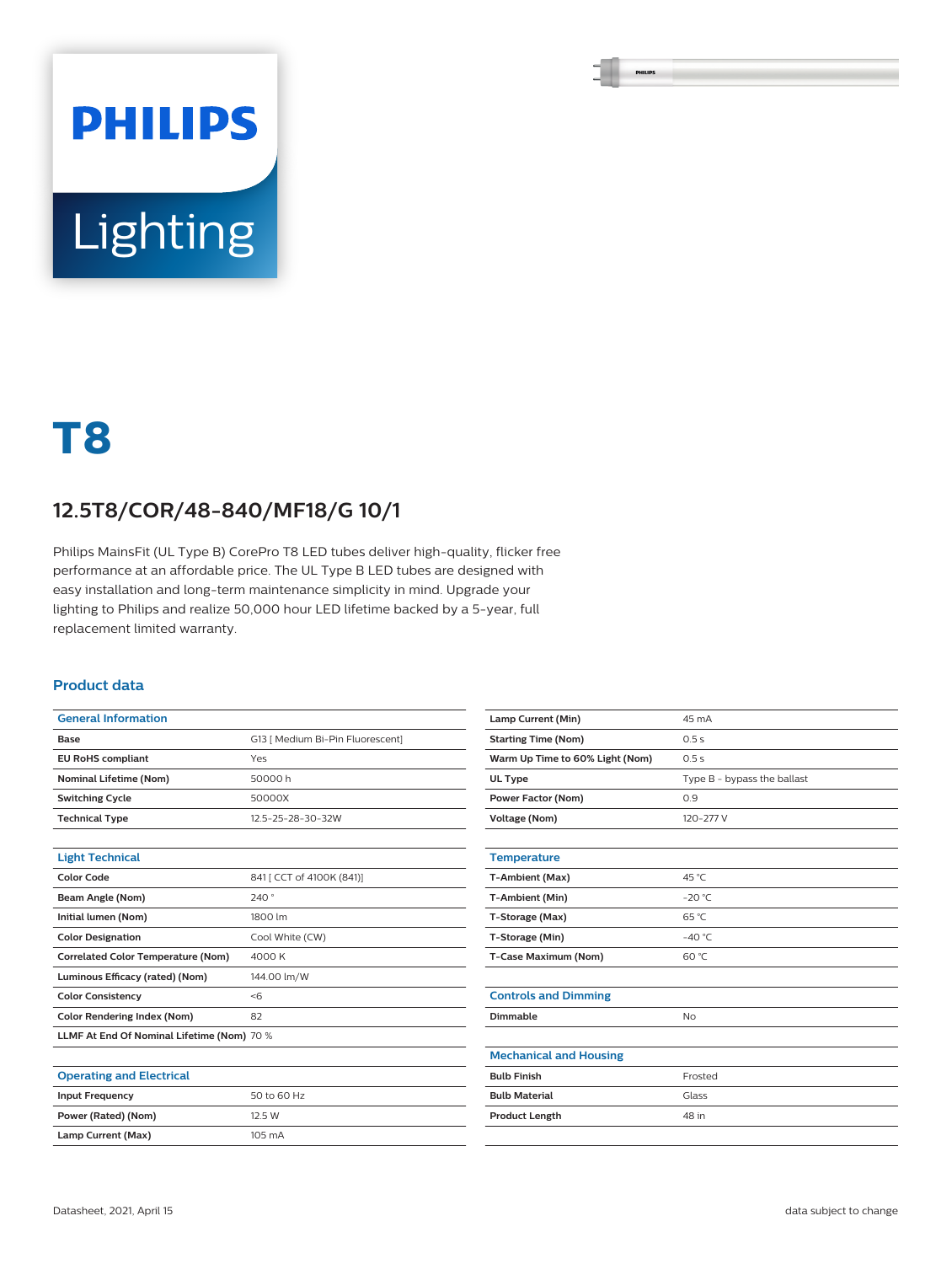| <b>Approval and Application</b> |                                    |
|---------------------------------|------------------------------------|
| Energy Efficiency Label (EEL)   | Not applicable                     |
| <b>Energy Saving Product</b>    | Yes                                |
| <b>Approbation Marks</b>        | RoHS compliance UL certificate DLC |
|                                 | compliance                         |
| Energy Consumption kWh/1000 h   | - kWh                              |
|                                 |                                    |
| <b>Product Data</b>             |                                    |

**Order product name** 12.5T8/COR/48-840/MF18/G 10/1

| <b>EAN/UPC - Product</b>             | 046677477332 |
|--------------------------------------|--------------|
| Order code                           | 477331       |
| <b>Numerator - Quantity Per Pack</b> |              |
| Numerator - Packs per outer box      | 10           |
| Material Nr. (12NC)                  | 929002394604 |
| Net Weight (Piece)                   | 0.220 kg     |
| <b>Model Number</b>                  | 9290023946   |

#### **Dimensional drawing**



#### **Photometric data**



**LEDtube 12,5W G13 1800lm 840 LEDtube G13 COR**

#### **Product**

12.5T8/COR/48-840/MF18/G 10/1

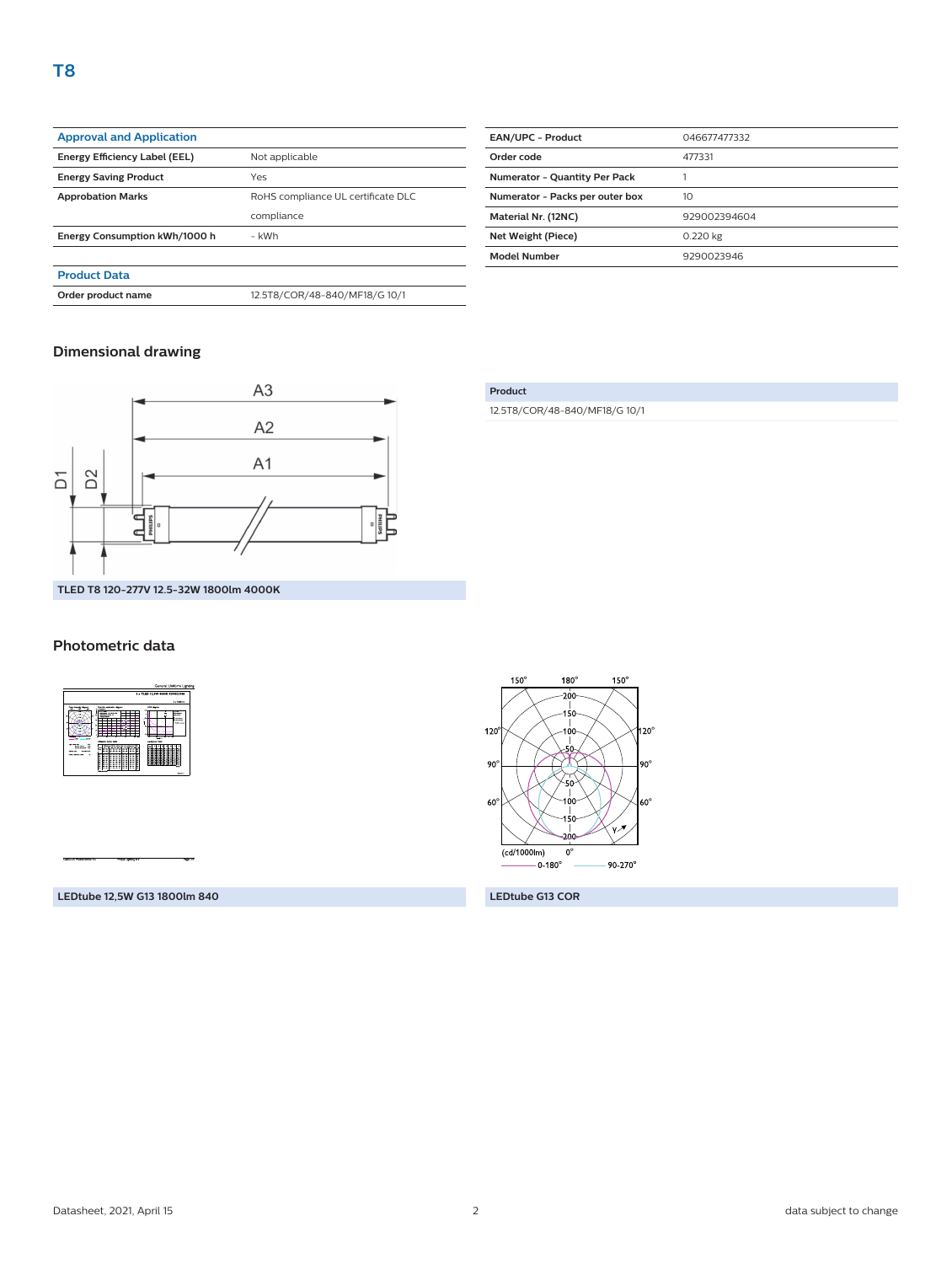#### **Photometric data**



**LEDtube G13 840 COR**

#### **Lifetime**